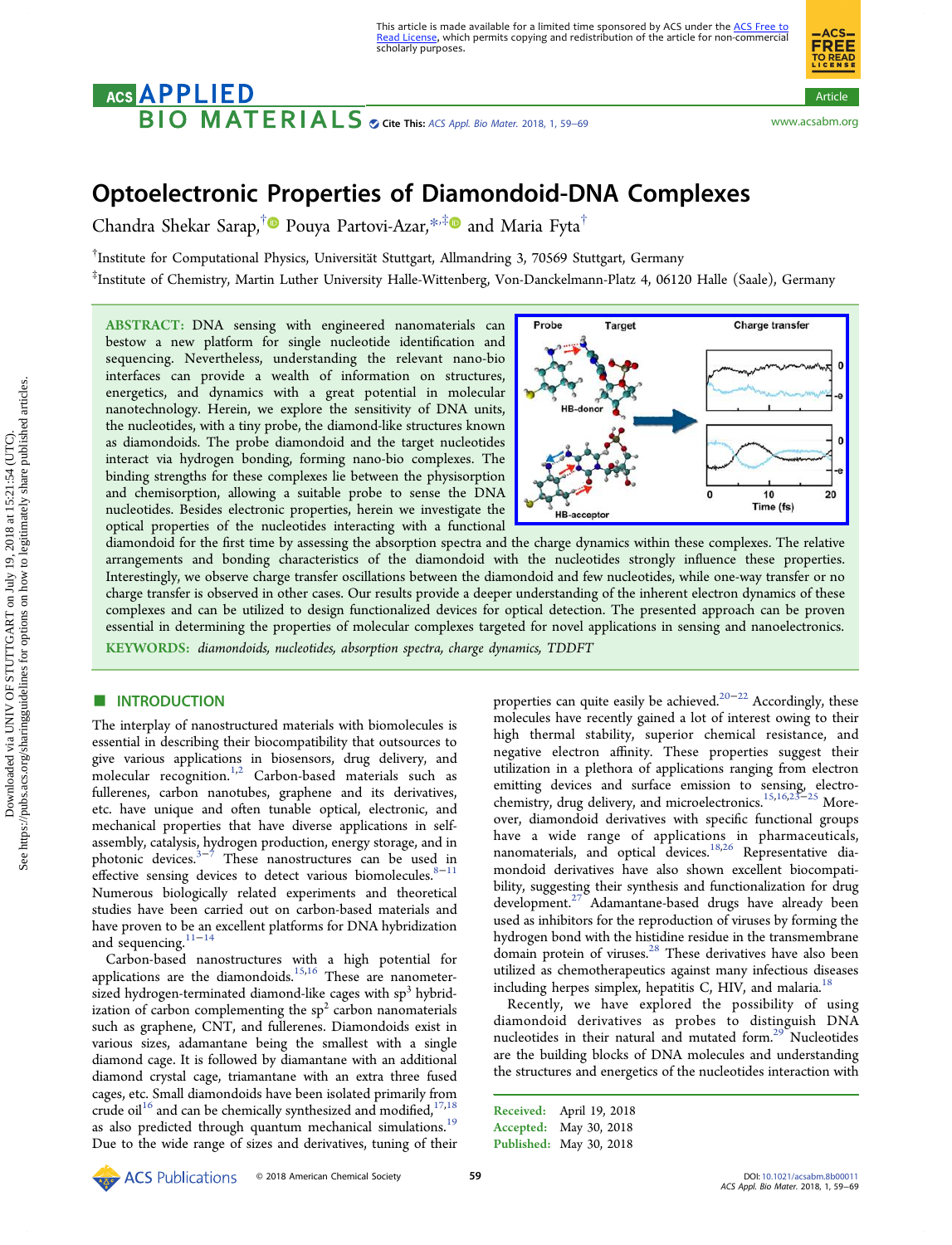<span id="page-1-0"></span>

Figure 1. Optimized gas-phase geometries of various isolated nucleotides, A (2'-deoxyadenosine 5'-monophosphate, C<sub>10</sub>H<sub>14</sub>N<sub>5</sub>O<sub>6</sub>P), T (2'deoxythymidine 5'-monophophate,  $C_{10}H_{14}N_2O_8P$ ), G (2'-deoxyguanosine 5'-monophosphate,  $C_{10}H_{14}N_5O_7P$ ), C (2'-deoxycytidine 5'-monophosphate,  $C_9H_{14}N_3O_7P$ ), and the functionalized diamondoid, memS (mementine-thiol,  $C_{12}H_{21}NS$ ). The hydrogen, carbon, nitrogen, oxygen, phosphorus, and thiol atoms are colored in white, cyan, blue, red, tan, and yellow, respectively. The same color coding will be used throughout.

carbon-based nanomaterials can shed light onto the phenomena occurring at the nano-bio interfaces. The driving forces behind the interaction of these nucleotides with the carbonbased structures are the electrostatic,  $\pi-\pi$  stacking, hydrogen bonding, and long-range dispersion interactions. Earlier, strong nucleotide-specific features are found in the electronic transmission across electrodes functionalized with diamondoid derivatives.<sup>[30](#page-9-0)</sup> Motivated by this finding, we tackle the following open question: do such diamondoid-DNA nucleotides have unique optical properties as well? To answer this question, we would also need to understand the charge dynamics within such complexes. Investigating these properties will pave the way for a broader range of applications in nanotechnology and biochemistry and also could suggest complementary DNA detection schemes. These schemes can move the applicability of carbon-based nanostructures beyond electronic sensing and may as well enhance their high potential to be used in optoelectronic applications and DNA detectors.

Along these lines, in this work, we use a diamondoid derivative as a probe to detect the DNA nucleotides through optical signals. Also, addressing the charge dynamics will allow for a deeper understanding of the inherent properties of the diamondoid-nucleotide complexes. On the basis of our findings, we will also provide a protocol on assessing numerical quantum mechanical methods in order to predict the charge transfer processes within general nano-bio molecular systems. In order to achieve this, we perform first-principles simulations to study the noncovalent interaction between the nucleotides and the functionalized diamondoid by analyzing the hydrogen-bond strength and the charge transfer processes associated with them.

#### ■ RESULTS AND DISCUSSION

The main objective of the current study is to use the diamondoid as a probe to optically distinguish the DNA nucleotides. Accordingly, the electronic and optical properties of the functionalized diamondoid interacting with various nucleotides as well as the charge dynamics related to these properties are of interest. The four natural DNA nucleotides (i.e., nucleobases with the sugar phosphate backbone), namely, 2′-deoxyadenosine 5′-monophosphate, 2′-deoxythymidine 5′ monophosphate, 2′-deoxyguanosine 5′-monophosphate, and 2′-deoxycytidine 5′-monophosphate, are considered and are represented here as "A", "T", "G", and "C", respectively. Our previous studies with diamondoid-functionalized devices have revealed that the high sensitivity of memantine-functionalized electrodes is electronically distinguished among these nucleo-tides.<sup>[29](#page-9-0)</sup> In view of this, we consider memantine functionalized with a thiol group as a probe for optically interrogating the DNA nucleotide. In general, the thiol group provides the anchor to an electrode material. We will use the notation "memS" for the thiol-functionalized memantine. Memantine is biocompatible and well-known as a drug used in Alzheimer's disease.<sup>[31](#page-9-0)</sup> The geometries of the isolated molecules, nucleotides and diamondoid, are optimized, and the resulting structures are presented in Figure 1.

Bonding Configurations and Stability of the memS-Nucleotide Complexes. As a first step toward understanding the properties of the memS-nucleotide complexes, we study their structural and binding characteristics. As the nucleobases are aromatic in nature and the memS contains hydrogenterminated  $sp^3$  carbons along with the NH<sub>2</sub> and SH substitution groups, the interactions are purely noncovalent and are governed by  $CH\cdots \pi$ ,  $NH\cdots \pi$ , and  $SH\cdots \pi$  interactions besides the predominant hydrogen-bonding interactions. The latter interaction is stronger and can potentially be used for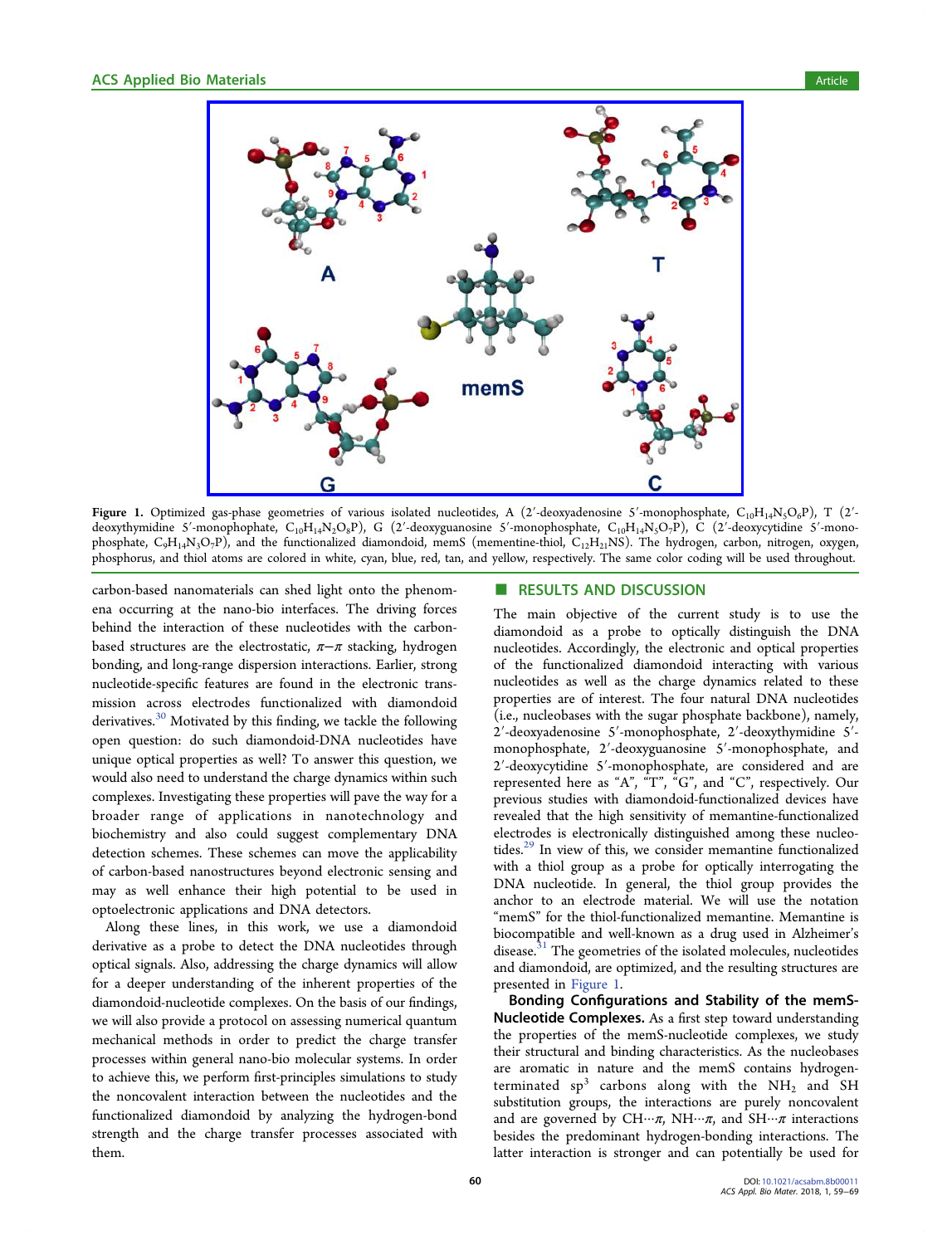<span id="page-2-0"></span>

Figure 2. Optimized geometries for the memS-nucleotide complexes and the corresponding interaction energies in kcal/mol,  $E_{int}$  ( $E'_{int}$ ) calculated through [eqs 1](#page-8-0) and [2](#page-8-0)). Two distinct type of hydrogen bonds (represented as dotted lines, colored differently) and their lengths are shown. The NH<sub>2</sub> group of the diamondoid is a hydrogen-bond acceptor. The hydrogen bonds involving the NH<sub>2</sub> group are colored blue. The C−H groups act as hydrogen-bond donors and the corresponding hydrogen bonds are colored red.

sensing purposes.<sup>[29,32](#page-9-0)</sup> For sensing, memS will be attached to metallic electrodes through its thiol group, which in turn cannot take part in the binding with a nucleotide. To this aim, here, we only focus on the hydrogen-bonding configurations. Typically, a propeller angle can be defined to study the hydrogen-bond strengths within DNA base pairs and elude the  $\pi-\pi$  stacking due to the van der Waals interactions.<sup>[33](#page-10-0)</sup> In the case of the A-T base pair, the propeller angle defined along the C8−C6 axes (see atom labeling in [Figure 1\)](#page-1-0) allows the DNA base pair to align in-plane with the most stable geometry and the rotation of the nucleobases along the perpendicular bisector of the C8−C6 axis reduces the hydrogen-bonding interaction. A similar approach is used here by aligning the  $NH<sub>2</sub>$  group of memS with respect to the nucleotides.

Figure 2 shows the optimized geometries and the interaction energies for the memS-nucleotide complexes. Figure 2 also shows the hydrogen-bond lengths among the H, N, and O atoms of the memS and the nucleotides. The computed interaction energies reveal that G has the largest interaction with the memS. The interaction energies follow the order: G >  $C > T > A$ . In all of these complexes, the amine group of memS acts as a hydrogen-bond acceptor. The memS-G and memS-C complexes are stabilized by three hydrogen bonds, while memS-A and memS-T complexes are stabilized by two hydrogen bonds. In memS-G, a bifurcated hydrogen bond is observed between the nitrogen of memS and the hydrogen atoms of "1N' and '2N" in G (see atom labeling in [Figure 1\)](#page-1-0).

The binding strengths of memS with nucleotides are in the range of physisorption and chemisorption and can be comparable to the adsorption of nucleobases on graphene.<sup>[34](#page-10-0)</sup> Interestingly, the nucleobases show a higher affinity toward graphene in comparison to the nucleotides affinity to memS. This is essentially due to the strong  $\pi-\pi$  interaction between the graphene-nucleobases in contrast to the hydrogen-bonding interaction in memS-nucleotides. Thus, an admissible binding strength of the nucleotides subsequent to adsorption suggests that memS can serve as a promising material for detecting DNA.

In order to confirm that the memS with the  $NH<sub>2</sub>$  group as a hydrogen bond (H-bond) acceptor forms the minimum energy configurations with the nucleotides, we also consider memSnucleotide complexes in which the memS  $NH<sub>2</sub>$  group acts as a H-bond donor. The respective optimized geometries and interaction energies are depicted in [Figure 3.](#page-3-0) The interaction energies for the H-bond donor complexes are lower than their respective H-bond acceptor complexes. The difference in energies are in the range  $3-7$  kcal mol<sup>-1</sup> except for the memS-T. For these complexes, the NH<sub>2</sub> and C−H groups of memS are aligned perpendicular to the  $\pi$ -cloud of the nucleotides and are predominantly stabilized by a single Hbond and weak dispersion interactions. The difference in relative energies for the two configurations (H-bond donor and H-bond acceptor complexes) is around 3−5 kcal mol<sup>−</sup><sup>1</sup> . In order to estimate the energy required to transit from one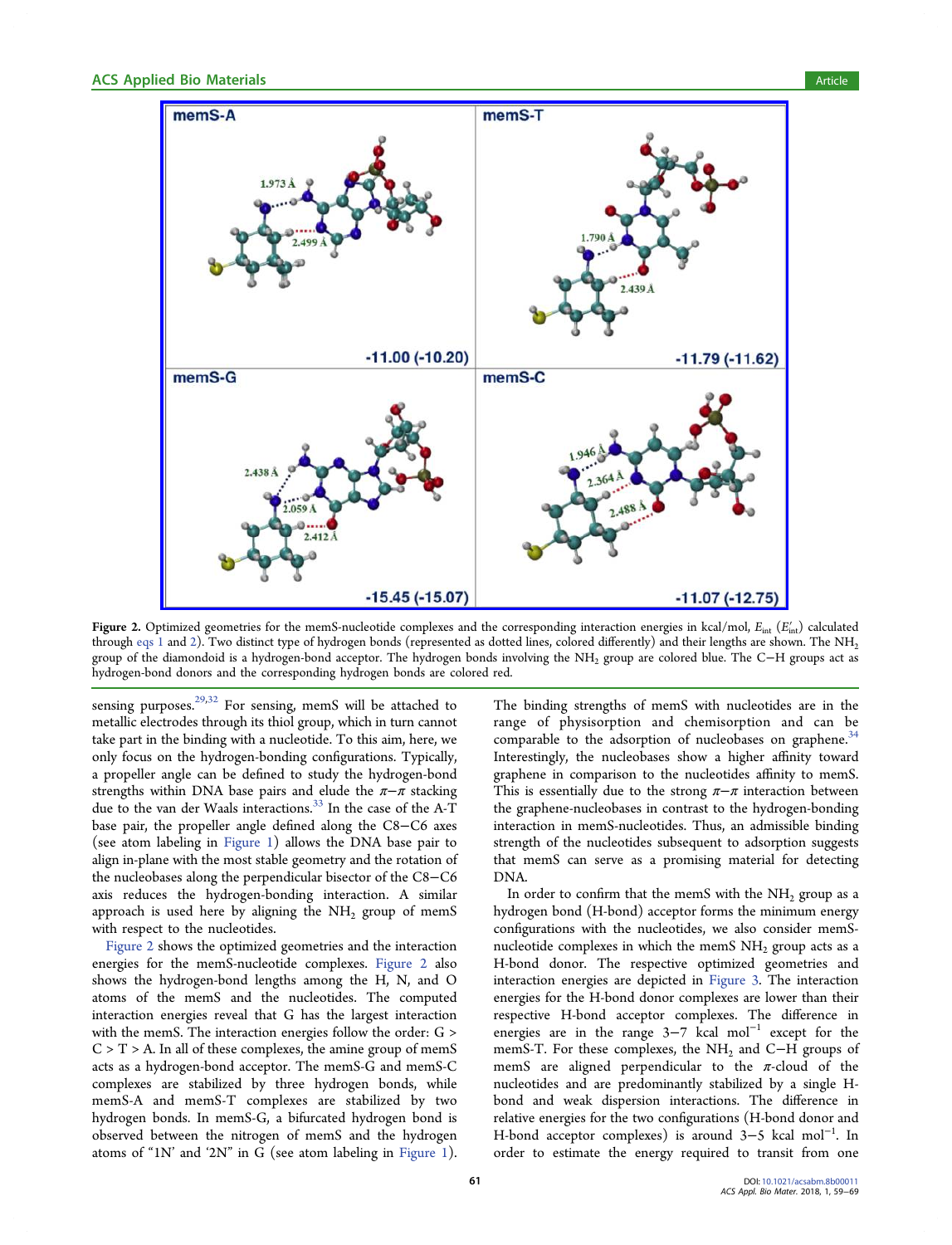<span id="page-3-0"></span>

Figure 3. Optimized geometries for the memS-nucleotide complexes and the corresponding interaction energies in kcal/mol,  $E_{\text{int}}(E_{\text{int}}')$  calculated through [eqs 1](#page-8-0) and [2](#page-8-0). Hydrogen-bond lengths are also shown. The NH<sub>2</sub> group of diamondoid is a hydrogen-bond donor. The corresponding hydrogen bonds are colored red.



Figure 4. Energy decomposition analysis with the different energy contributions for the memS-nucleotide complexes with memS acting as (a) a hydrogen-bond acceptor and (b) a hydrogen-bond donor. TIE, ES, EX, REP, POL, and DIS denote the total interaction energy, electrostatic, exchange, repulsion, polarization, and dispersion energy, respectively.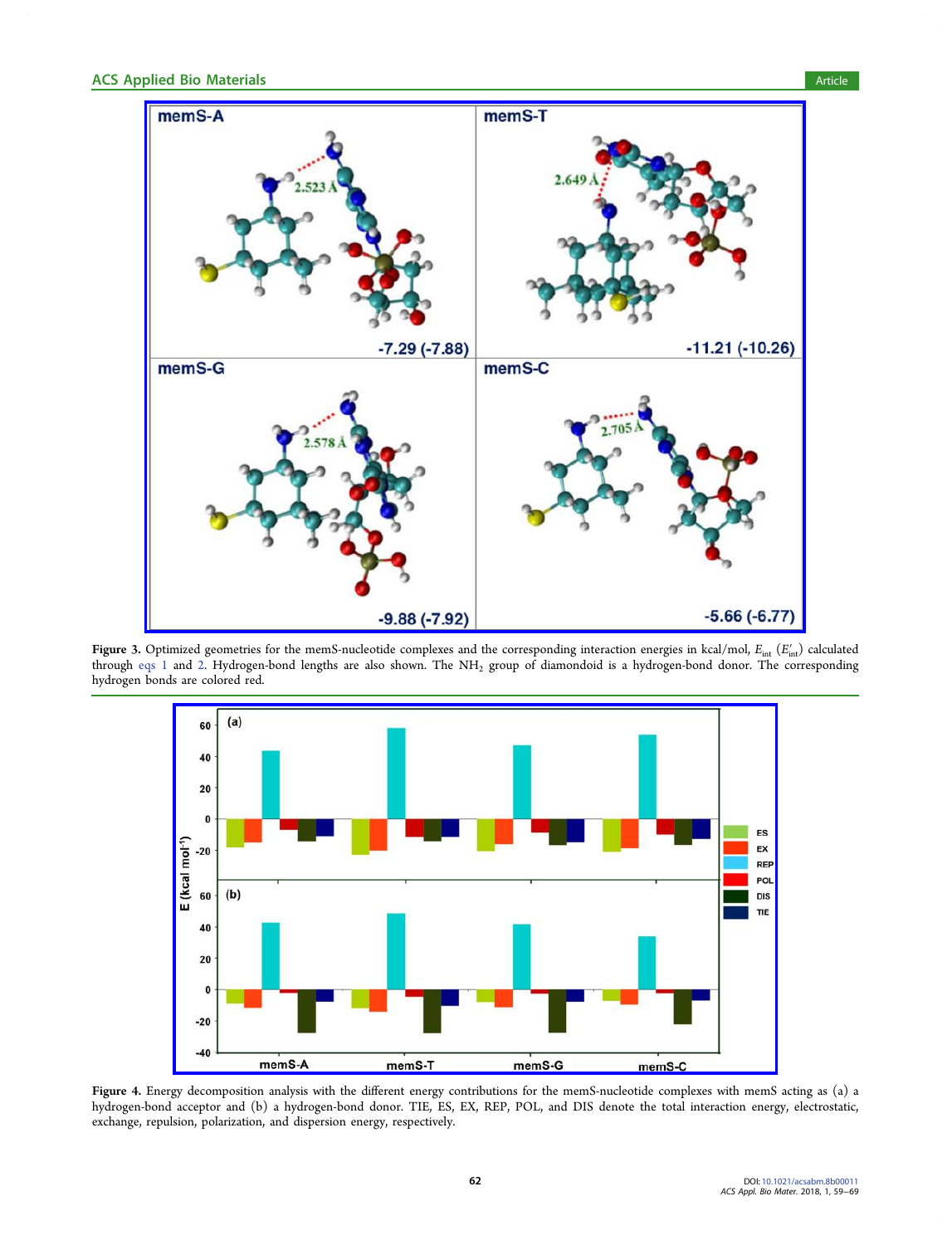#### <span id="page-4-0"></span>ACS Applied Bio Materials **Article** Article **Article** Article **Article** Article **Article**

configuration to the other, we have calculated the activation energy for the memS-A complex by employing the Nudgeelastic band (NEB) method as implemented in the NWChem program. Although the relative energies are found to be very low, a high activation barrier of the order of  $10^5$  kcal mol<sup>-1</sup> is required for switching from one configuration to another. Hence, the initial geometries play a key role in the stabilization of these nano-bio complexes.

Having analyzed the two possible and stable geometries of the memS-nucleotide complexes, we proceed with the energy decomposition analysis (EDA) of these complexes (see [Methodology](#page-8-0) section). This analysis allows to identify the differences in binding strengths between the two configurations and to study the nature of the interactions. [Figure 4](#page-3-0) shows the individual energy components for the various memS-nucleotide complexes in both configurations. For the H-bond acceptor complexes, the ES, EX, and DIS components contribute the most to the TIE. In all cases, the contribution from the repulsion term (REP) is relatively high. For the H-bond donor complexes, the ES contributions are decreased by  $\approx$ 10 kcal mol<sup>−1</sup>, while DIS contribution is increased by ≈10 kcal mol<sup>−1</sup> in comparison to the H-bond acceptor complexes. Thus, Hbond donor complexes are stabilized by the dispersion interactions. For the memS-T, although the TIE is similar in both of the configurations, the individual components denote that the H-bond acceptor complex is stabilized by the ES and EX interactions, while the H-bond donor complex is stabilized by the DIS interactions. However, a delicate balance of the large positive values from the REP contribution and the negative values from the other components gives rise to the nonnegligible TIE for all these complexes. The H-bond strengths of memS-nucleotides can also be compared with the H-bond of the A-T and G-C base pairs. The H-bond energy of A-T and G-C is 17.0 and 30.0 kcal mol<sup>-1,[34](#page-10-0)</sup> respectively, which is higher , than the memS-nucleotide complexes. This feature suggests that the memS is an excellent probe for DNA, which will not dissociate or deform the double-strand DNA in contact.

Electronic and Optical Properties. We then perform the molecular orbital analysis for the isolated memS nucleotides and compared the respective features to those of memSnucleotide complexes. Figure 5 shows the highest occupied molecular orbital (HOMO) and lowest unoccupied molecular orbital (LUMO) for all of these cases. For the isolated memS, the HOMO is delocalized on the amine and thiol groups and across the carbon atoms connecting these groups, while the LUMO is partially localized on the thiol group and the carbon atoms. In the isolated nucleotides, the HOMOs are delocalized around the aromatic rings, while LUMOs show different features for each nucleotide.

In the memS-A and memS-T complexes with memS as a Hbond acceptor, the HOMO and LUMO are localized on the nucleotides, similar to the isolated nucleotides. For the respective memS-G complex, the LUMO is localized on the hydrogen bond between the  $NH<sub>2</sub>$  groups of memS and G. For the memS-C, the HOMO is localized on the diamondoid and the LUMO is localized on the nucleotide. Accordingly, the nucleotide type controls the interaction with the memS denoting nucleotide-specific features. The electron density distribution for the H-bond donor complexes is quite uniform: the HOMOs are localized on the diamondoid, and LUMOs are localized on various regions of the nucleotides. The memS-T complex shows an exception with the HOMO being localized on the nucleotide. In order to quantitatively compare all of the



Figure 5. Frontier molecular orbitals. HOMO and LUMO are denoted by the red and green horizontal lines, respectively. The blue numbers in the graphs are the H-L gaps in eV. Panel a includes the features for all isolated molecules (memS, A, T, G, C). Panels b and c include the feature for the memS-nt complexes, in which memS acts as a H-bond acceptor and H-bond donor, respectively.

complexes, we have calculated the HOMO−LUMO (H-L) gaps for the isolated and the memS-nucleotide complexes. For the isolated molecules, the memS shows the higher H-L gap than the nucleotides. In the complexes, the H-L gaps are lower than their respective isolated nucleotides and differ with respect to the nucleotide type. The difference in the H-L gaps for the different configurations is between 0.1 and 0.3 eV, which is indeed due to the relative arrangements and the bonding characteristics of the memS interaction with the nucleotides. The differences in the H-L gaps of the complexes for different nucleotides demonstrate preserved intrinsic properties of the nucleotides on interaction with memS. This finding indicates nucleotide-specific features and can be expected to be observed in other properties, like the optical ones. Thus, memS could be used to tune and enhance the differences among the nucleotides in view of sensing.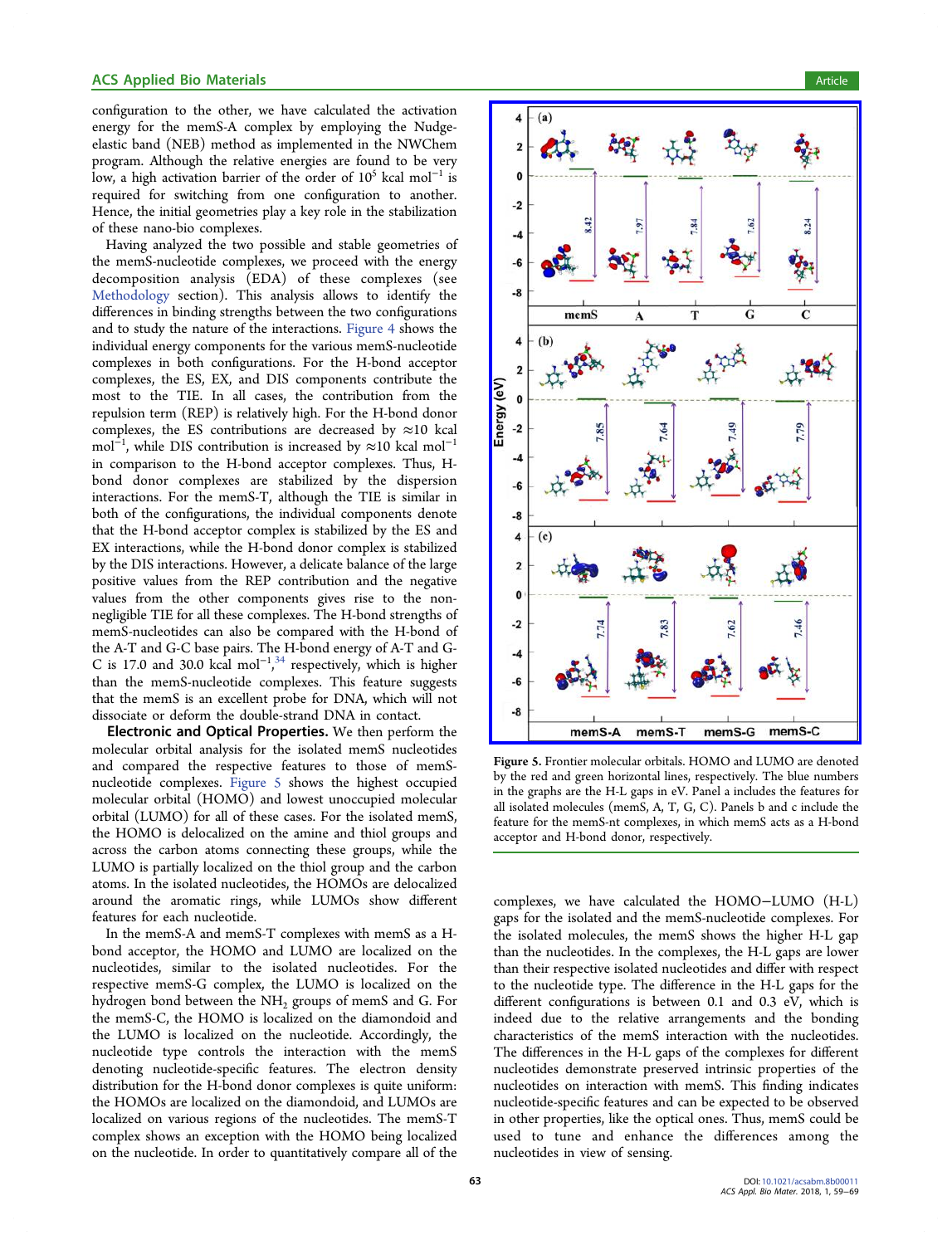Along the lines above, we continue with the optical properties of the memS-nucleotide complexes and calculate the respective absorption spectra. The results from the LR-TDDFT calculations are presented in Figure 6 for the isolated



Figure 6. Absorption spectra of (a) the isolated nucleotides and diamondoid, (b) the diamondoid-nucleotide complexes with memS as a H-bond acceptor, and (c) the complexes with memS as a H-bond donor.

molecules and the complexes in both configurations. The computed absorption spectra for the nucleotides are in the range between 5 and 8 eV, which agree well with the experiments, taking into account a shift of about 1 eV.  $35,36$ From [Figure 1](#page-1-0), we observe that the spectral range for the isolated memS and the nucleotides is similar. Interestingly, no significant shift in the absorption spectra is observed for the memS-nucleotide complexes except a decrease in the oscillator strengths at higher energy. This decrease is related to the pronounced peak of the isolated memS at higher energies, at which it is significantly interacting with the nucleotides. The excitation energy differences between the isolated nucleotides and the memS-nucleotide complexes are very small due to the weak interactions between the memS and the nucleotides.

Additionally, the features in the absorption spectra of the memS-nucleotide complexes are dominated by the nucleotides. This is essentially due to the presence of electron-rich parts in the nucleotides (in comparison to memS), which participate in the electronic excitation. Note that in the neutral complexes no charge transfer between the memS and the nucleotides is observed. The excitation energy difference can be controlled by tuning the specific interactions of the probe molecule with the nucleotides. This could be done, for example, through a broader search for a probe molecule. The exploration of overlapped bands in the absorption spectra provides invaluable information about the structure of the molecule and its environment.<sup>[35,37](#page-10-0)</sup> In contrast to the isolated nucleotides, the complexes where memS is a hydrogen-bond acceptor show a pronounced band overlap. No such band overlap is observed for the complexes in which memS is the hydrogen-bond donor. Accordingly, qualitative differences between the isolated nucleotides and various bonding configurations of the memSnucleotide complexes can be identified from the absorption spectra.

In order to further quantify the spectral features, the lowest vertical excitation energy and the corresponding oscillator strength for the isolated memS and nucleotides, as well as the memS-nucleotides complexes, are summarized in Table 1. The

Table 1. Calculated Lowest Vertical Excitation Energies  $(\Delta E_{\rm abs}$ , As Defined Previously<sup>[38](#page-10-0)</sup>) with the Oscillator Strength (f, in Arbitrary Units) of the Major Contribution to the Allowed Transitions for the Ideal memS, Nucleotides, and All Complexes from [Figures 1](#page-1-0) and  $2^a$  $2^a$ 

|           | $\Delta E_{\rm abs}$<br>(eV) | oscillator strength<br>(f)                                  | major<br>contributions                                         | $\exp^{36}$ |
|-----------|------------------------------|-------------------------------------------------------------|----------------------------------------------------------------|-------------|
| memS      | 5.361                        | 0.004                                                       | $H \rightarrow L$                                              |             |
| A         | 5.431                        | 0.015                                                       | $H \rightarrow L+1$                                            | 4.59        |
| T         | 5.459                        | 0.313                                                       | $H\rightarrow L+1$                                             | $4.5 - 4.7$ |
| G         | 5.272                        | 0.192                                                       | $H \rightarrow L$ , $H \rightarrow L+2$                        | $4.4 - 4.5$ |
| C         | 5.286                        | 0.103                                                       | $H \rightarrow L$                                              | 4.6         |
|           |                              | H-bond acceptor                                             |                                                                |             |
| memS-A    | 5.361                        | 0.345                                                       | $H \rightarrow L$                                              |             |
| memS-T    | 5.416                        | 0.323                                                       | $H\rightarrow L+1$                                             |             |
| memS-G    | 5.306                        | 0.171                                                       | $H\rightarrow L+5$                                             |             |
| $m$ emS-C | 5.185                        | 0.116                                                       | $H-1\rightarrow L$                                             |             |
|           |                              | H-bond donor                                                |                                                                |             |
| $memS-A$  | 5.511                        | 0.142                                                       | $H-1 \rightarrow L+1$                                          |             |
| memS-T    | 5.313                        | 0.245                                                       | $H \rightarrow L+1$                                            |             |
| $memS-G$  | 5.236                        | 0.178                                                       | $H-1 \rightarrow L+2$                                          |             |
| $m$ emS-C | 5.050                        | 0.146                                                       | $H-2 \rightarrow L$                                            |             |
|           |                              | nucleobases are also provided for comparison. <sup>36</sup> | "Experimental vertical excitation energies (exp) for the ideal |             |

allowed transitions for the excitation states, i.e., the highly contributing molecular orbitals, are also given. "H→L" denotes a transition from the HOMO to the LUMO level. The lowest vertical excitation energy for the isolated nucleotides is in agreement with the experiments, with a shift of about 1 eV. $35,36$ The shift in the computed values in comparison to the measured values is due to the choice of the functional as well as the finiteness of the basis set. In order to understand these differences, we should have in mind that in our calculations the nucleotides are considered in vacuo, while in the experiments the optical transitions vary significantly depending on the surrounding environment of the molecules. (Please see ref [35](#page-10-0)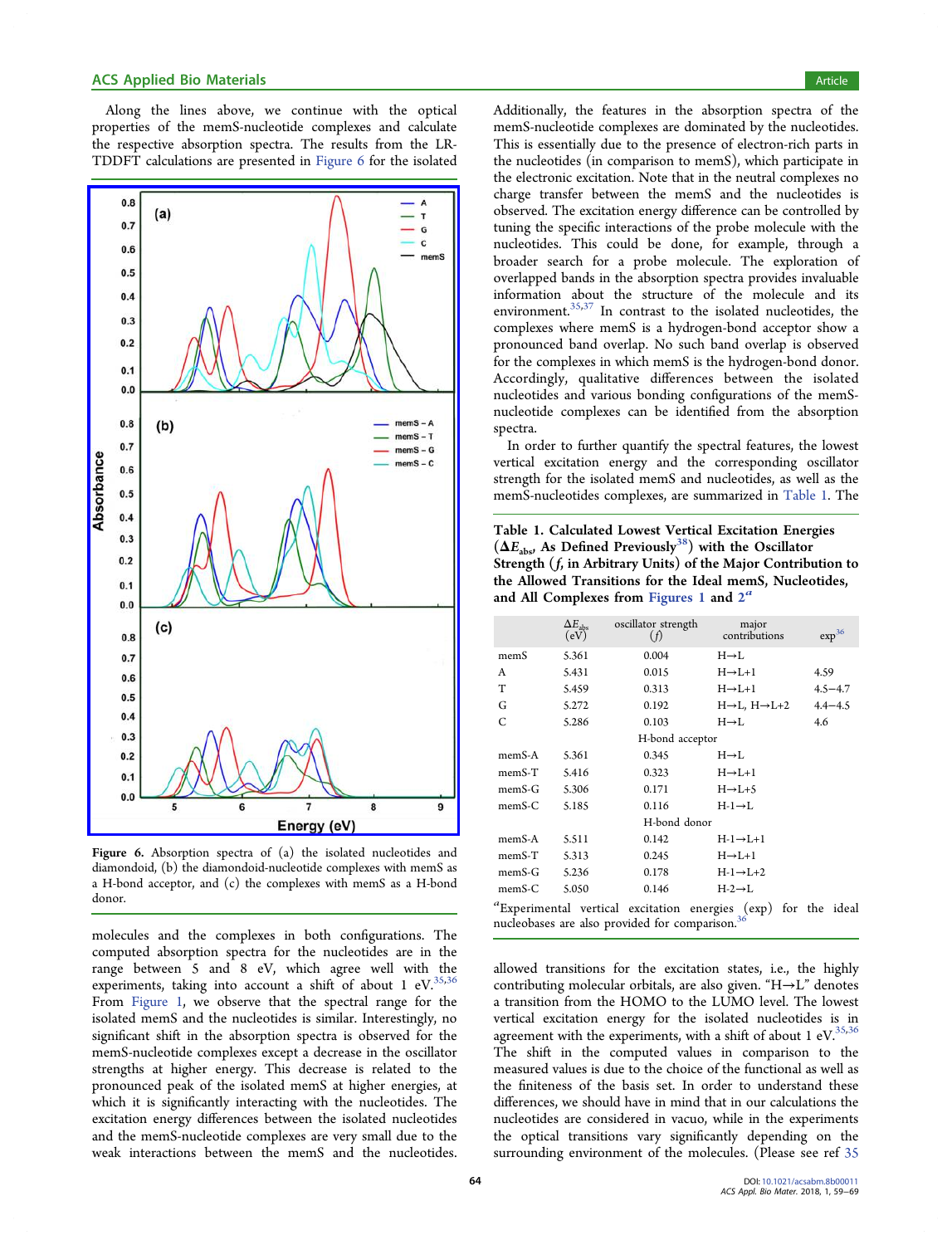<span id="page-6-0"></span>

Figure 7. (a) Orbital relaxation energies for the complexes studied here as denoted along the x-axis. The solid (open) symbols correspond to the complexes in which memS acts as a H-bond acceptor, "acc" (H-bond donor, "don"). The circles (squares) denote the memS<sup>−1</sup>nt<sup>0</sup> (memS<sup>0</sup>nt<sup>−1</sup>) initial charge configuration. (b) Total energy difference after the orbital relaxation,  $\Delta E_{\text{SCF}}$ , as well as the absolute values of the orbital relaxation energies,  $|\Delta E^{\rm ORE}|$ , for the mem $S^{-1}$ -A $^0$  (blue) and the mem $S^0$ -A $^{-1}$  (red) charge configurations for the diamondoid in the H-bond acceptor conformation.

and the references therein.) For all of the complexes, we notice that the lower excitation energy corresponds to the  $\pi \rightarrow \pi^*$ transition within the nucleotides. The  $\sigma \rightarrow \pi^*$  transitions from the diamondoid to a nucleotide are observed at higher energy levels. The lowest vertical excitation energies of the complexes lie in the same range as of the isolated molecules and small nucleotide specificity is evident from the differences in  $\Delta E_{abc}$ . These differences are probably below the resolution limit in the experiments, but show an enhanced potential as discussed for the absorption spectra. This enhancement can be achieved through an optimal choice of the probe molecule interacting with the nucleotides.

Charge Transfer Dynamics. Having assessed the absorption properties of the diamondoid-nucleotide complexes, we move to the study of charge transfer processes within these complexes using the RT-TDDFT method. Understanding the mechanism of such processes is essential in electronic applications. In the charge transfer simulations, both H-bond configurations are studied and the calculations are performed on neutral structures. First, the orbital relaxation energies for the memS<sup>-1</sup>nt<sup>0</sup> and memS<sup>0</sup>nt<sup>-1</sup> electronic charge configurations are calculated. For convenience, we denote the different nucleotides A, T, G, and C as "nt" and the superscripts show the extra local charges. All orbital relaxation energies are summarized in Figure 7a. The orbital relaxation energies are more substantial in the case of the reduced diamondoid, namely, mem $S^{-1}$ nt $^0$ . As seen in Figure 7b for the case of the memS-A complex, the absolute values of the orbital relaxation energies corresponding to the charge configuration mem $S^0$ nt<sup>-1</sup> , can be viewed as a measure for the charge transfer barrier from the mem $S^{-1}$  to nt<sup>0</sup>. As such, the smaller absolute values in Figure 7a, that is the red data points, show the possibility of a charge transfer from memS<sup>-1</sup> to nt<sup>0</sup>. Similarly, the black points, with higher absolute values, correspond to the charge transfer from the nt<sup>-1</sup> to the memS<sup>0</sup> and indicate lower possibilities for the charge transfer processes in the reverse direction. However, there is an exception, namely, the mem $S^{-1}$ - $G^0$  system. The orbital relaxation energy corresponding to this charge configuration has a lower absolute value, which demonstrates the possibility of a charge transfer process from  $G^{-1}$  to mem $S^0$ . . As such, the orbital relaxation energies can provide an estimation on the direction of charge transfer processes.

In order to visualize the charge dynamics within the diamondoid-nucleotides, in Figure 8, we first present the



Figure 8. Charge oscillations within the diamondoid-nucleotide complexes with the memS as a H-bond acceptor and initial charge configurations of (a) memS<sup>-1</sup> $A^0$ , (b) memS<sup>-1</sup> $T^0$ , (c) memS<sup>-1</sup>G<sup>0</sup>, and (d) mem $S^{-1}C^0$ .

results for the H-bond acceptor complexes. As evident from the figure, charge transfer only occurs in the case of the G and C nucleotides. The charge oscillations occur on ∼5 and ∼8 fs time scales for memS-G and memS-C, respectively. Similarly, the charge dynamics for the H-bond donor complexes are shown in Figure 9. The charge transfer is observed between the diamondoid and A, C, and G. However, the charge transfer processes in these complexes do not show Rabi oscillations. The one-way electron transfer occurs in less than 1 fs from the



Figure 9. Charge transfer dynamics within the diamondoid-nucleotide complexes with the memS as a H-bond donor and initial charge states of (a) mem $S^{-1}A^0$ , (b) mem $S^{-1}T^0$ , (c) mem $S^{-1}G^0$ , and (d) mem $S^{-1}C^0$ .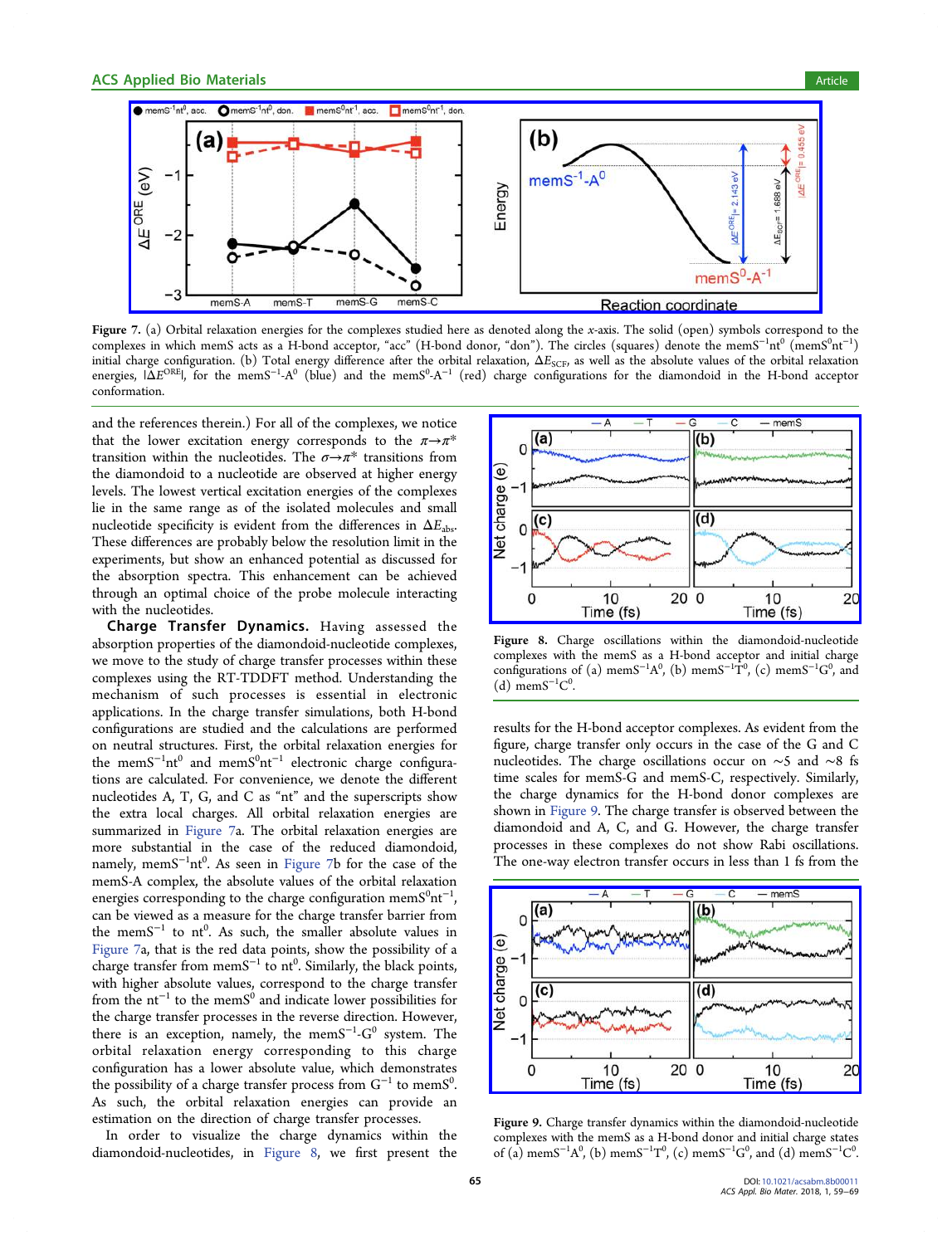#### **ACS Applied Bio Materials Article** Article **Article** Article **Article** Article **Article** Article

diamondoid to the nucleotides. In the case of memS-C, the additional electron is almost completely transferred to C. However, in the memS-A and memS-G complexes, the additional charge is almost equally shared between the molecules. The initially imposed charge configurations, memS<sup>−1</sup>nt<sup>0</sup>, result in a two-level electronic state, which can be considered as a superposition of the HOMO and the LUMO orbitals of each complex. Accordingly, in every case where the HOMO and LUMO orbitals of the neutral complex are localized on different molecules, a charge transfer can be observed. As shown in [Figure 5](#page-4-0)b and [5](#page-4-0)c, this is the case for memS-G and memS-C in the H-bond acceptor configurations, and memS-A, memS-G, and memS-C in the H-bond donor configurations.

As shown above, the orbital relaxation energies in [Figure 7](#page-6-0) indicate that the electron transfer is more likely to occur from the diamondoid to the nucleotides. The same analysis also signals the possibility of electron transfer from the nucleotide to the diamondoid in the memS-G complex. In order to test our observations, we explicitly inspected the possibility of the electron transfer from the nucleotide to the diamondoid in two cases: the memS-G and the memS-C complexes in both Hbond acceptor and H-bond donor configurations. For this,  $\mathrm{memS^0nt^{-1}}$  are the initial charge configurations. The results presented in Figure 10 lead to no charge transfer for the memS-



Figure 10. Charge transfer dynamics within the diamondoidnucleotide complexes in mem $S^0$ nt<sup>-1</sup> starting charge configuration. Panels a and c show the charge dynamics for the memS-G, and panels b and d present that for the memS-C complex. Panels a and b correspond to the complexes with the diamondoid in the H-bond acceptor conformation, while panels c and d correspond to the diamondoid being the H-bond donor.

C complex irrespective of its structural configurations. On the other hand, a charge oscillation in the H-bond acceptor configuration of the memS-G complex is observed again with a time scale comparable to that in [Figure 8c](#page-6-0). However, as predicted in the orbital relaxation energy analysis ([Figure 7](#page-6-0)), no charge transfer from the nucleotides to the diamondoid is observed in the H-bond donor configuration of the memS-G complex.

In order to have a better understanding of the charge transfer mechanism, we also performed charge transfer simulations on a simple adenine-thymine base pair. The charge transfer simulation in this base pair with a adenine<sup>-1</sup>thymine<sup>0</sup> initial charge configuration results in an oscillatory behavior depicted in Figure 11. (Note that herein we considered the adenine and thymine nucleobases without sugar phosphate groups as



Figure 11. (a) Optimized neutral configuration of the adeninethymine base pair. The hydrogen bonds are shown in dashed red lines. (b) Charge oscillations between adenine and thymine. The initial charge configuration was adenine<sup>-1</sup>thymine<sup>0</sup> .

considered in the rest of this study.) The initial charge configuration was chosen based on the orbital relaxation energies, namely, -1.25 eV for the adenine<sup>-1</sup>thymine<sup>0</sup> and -0.5 eV for the adenine<sup>0</sup>thymine<sup>-1</sup> configurations. In the adeninethymine base pair, each molecule interacts with the other through two different hydrogen bonds. In this way, each molecule is donating one proton and simultaneously accepting another proton from the H-bond. This denotes a mechanism in which the electronic flow first occurs from adenine to thymine through the NH···O bond followed by a back flow from thymine to adenine via NH···N. Extrapolating this evidence to the diamondoid-nucleotide complexes indicates that the oscillatory charge dynamics in the H-bond acceptor complexes must be due to the existence of both types of H-bonds, while, in the H-bond donor complexes due to a single hydrogen bond, we only observe a one-way electron transfer. One should also note that the charge transfer processes in both H-bond donor and H-bond acceptor complexes occur rather fast. This indicates that the effect of nuclear motion on the observed charge transfer mechanism is minimal.

#### ■ **CONCLUSIONS**

The nano-bio complexes studied here can be viewed as essential building blocks in nanomaterials and applications, which involve probing biomolecules with nanostructures. Along these lines, we have carried out quantum mechanical investigations on diamondoid/nucleotide complexes in order to unravel their fundamental properties and relevance to biosensing. With the current study, we provide additional insight on the optical properties of the complexes as an additional protocol for sensing the nucleotide identity. We have considered two configurations of the complexes, which give rise to different binding strengths. For most of the cases, the role the diamondoids as the hydrogen-bond acceptor leads to more stable complexes.

A frontier orbital analysis revealed that the HOMO−LUMO gap of the diamondoid-nucleotides complexes are slightly different from that of the isolated nucleotides. This clearly manifests the nucleotide-specific electronic features of the complexes. Their optical properties show a small shift in the absorption peaks relative to the isolated nucleotides. Depending on the binding arrangement of the complexes, a decrease in the intensity of the absorption peaks at a higher energy is observed. This indicates that there is still room to enhance the nucleotide specificity with other probe molecules for optically detecting DNA. The charge dynamics in the complexes can be observed in the femtosecond scale and depend on the relative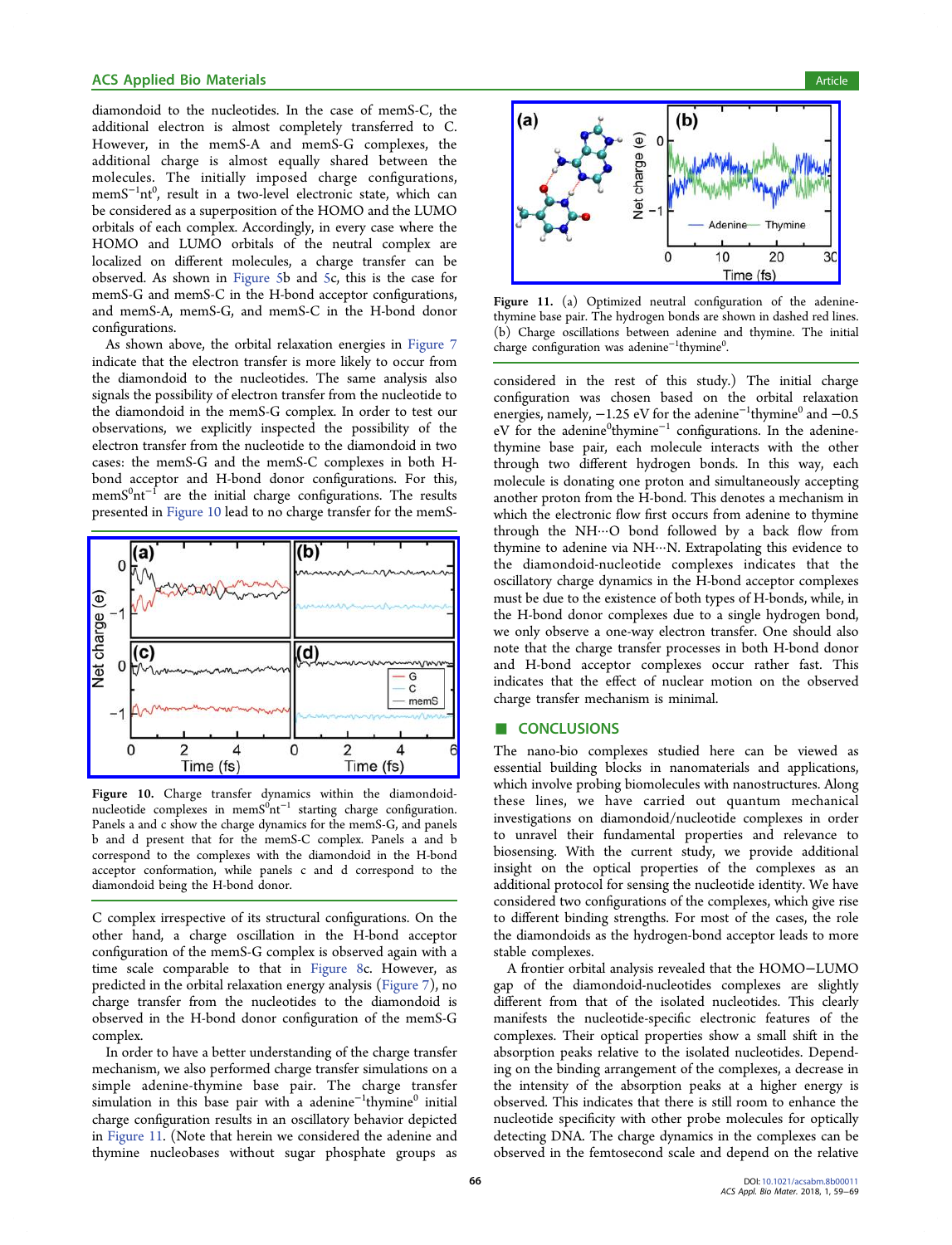<span id="page-8-0"></span>arrangement of the molecules and the nucleotide identity. The oscillatory or one-way charge transfer behavior between the diamondoid and the nucleotides was found to correlate to the nature of the hydrogen bonding in the complex. Accordingly, our results clearly demonstrate the importance of the conformational details on the charge dynamics in hybrid nano-bio systems.

In the end, we should note that additional factors, such as a solvent, electric field, and finite temperature, influence the diamondoid/nucleotide properties. The interplay of these factors and their effect on the reported results should be further evaluated. Nevertheless, the novelty of this work is related to (a) the choice of the nano-bio system, namely, diamondoid-nucleotide complexes, and (b) the suggestion of an approach to understand (and possibly predict) the charge transfer dynamics of such systems avoiding expensive calculations. This can be proven to be very efficient in numerical investigations of molecular systems and can provide invaluable input to experiments for the realization of novel biosensing applications and biomaterials.

#### **E** METHODOLOGY

All of the quantum mechanical calculations are carried out based on density functional theory  $(DFT)$ .<sup>[39,40](#page-10-0)</sup> The geometry optimizations for the various complexes are performed using the dispersion-including DFT with a Pople basis set of polarized triple-ζ basis functions. The ground-state electronic properties are carried out using the M06-2X functional.<sup>[41](#page-10-0)</sup> This functional provides a good description of the long-range dispersive forces and has earlier been used to model the interactions of nucleobases with graphene and CNTs. $42,43$  $42,43$  $42,43$  The results obtained using this functional are found to be in agreement with the experiments. The initial geometry optimizations of the structures are performed using the 6-  $31G(d,p)$  basis set, followed by single-point energy calculations at the 6-311+ $G(d,p)$  level with the same functional  $(M06-2X/$ 6-311+G(d,p)//M06-2X/6-31G(d,p)). The vibrational frequency analysis is carried out to ensure that the obtained geometries represent the minimum-energy configuration on the potential energy surface. All of the ground state geometry optimizations are performed using the code Gamess-US.<sup>[44](#page-10-0),[45](#page-10-0)</sup>

As a measure of the binding strengths between the diamondoid and the nucleotide, the interaction energy is computed using two methods. In method I, the interaction energies are calculated as

$$
E_{\text{int}} = E_{\text{complex}} - E_{\text{diamondoid}} - E_{\text{nucleotides}} \tag{1}
$$

where  $E_{\text{complex}}$ ,  $E_{\text{diamond}}$  and  $E_{\text{nucleotides}}$  are the energies of the optimized geometries of the diamondoid-nucleotide complexes, isolated diamondoid, and isolated nucleotides, respectively. In method II, the interaction energies are computed as

$$
E'_{\text{int}} = E_{\text{complex}} - E'_{\text{memS}} - E'_{\text{nucleotides}} \tag{2}
$$

where  $E'_{\text{memS}}$  and  $E'_{\text{nucleotides}}$  are the single-point energies of the isolated diamondoid and the isolated nucleotides in the corresponding complexes, respectively. The  $E'_{int}$  are corrected for the basis set superposition error using the counterpoise method.<sup>[46](#page-10-0)</sup>

The functionalized diamondoid and the nucleotides interact with each other through noncovalent interactions, which involve electrostatics, hydrogen bonding (H-bond), and dispersion interactions. These interactions can be further probed by performing energy-decomposition analysis  $\text{(EDA).}^{47}$  $\text{(EDA).}^{47}$  $\text{(EDA).}^{47}$  EDA is an effective tool that decomposes the total interaction energy (TIE) into its components such as electrostatics (ES), exchange (EX), repulsion (REP), polarization (POL), and dispersion (DIS). The EDA is performed using the localized molecular orbital EDA (LMOEDA) as implemented in GAMESS-US at the M06-2X/6-311+ $G(d,p)//$ M06-2X/6-31G(d,p) level of theory. The total interaction energy ( $\Delta E_{\text{THE}}$ ) is written as a sum of electrostatic ( $\Delta E_{\text{ES}}$ ), exchange ( $\Delta E_{\text{EX}}$ ), repulsion ( $\Delta E_{\text{REP}}$ ), polarization ( $\Delta E_{\text{POL}}$ ), and dispersion  $(\Delta E_{\text{DIS}})$  components and is given by

$$
\Delta E_{\rm TE} = \Delta E_{\rm ES} + \Delta E_{\rm EX} + \Delta E_{\rm REP} + \Delta E_{\rm POL} + \Delta E_{\rm DIS}
$$
\n(3)

For the optical properties of the diamondoid-nucleotides complexes, the linear response time-dependent DFT (LR- $TDDFT$ <sup>[48](#page-10-0)</sup> is employed using the CAM-B3LYP functional<sup>[49](#page-10-0)</sup> with 6-31+G(d) basis set to calculate the electronic excitations as well as their associated states (CAM-B3LYP/6-31+G(d)//  $M06-2X/6-31G(d,p)$ . TDDFT has been demonstrated to be a powerful and efficient tool for evaluating the low-lying excitedstate spectra of small organic molecules. It has the ability to predict accurate absorption spectra in line with the experiments at a relatively low computation cost.

The CAM-B3LYP range-separated functional $49$  was earlier used to ensure the correct asymptotic behavior of the exchange energy,<sup>[49](#page-10-0)−[54](#page-10-0)</sup> which is crucial for an accurate estimation of longrange charge transfer energies between interacting molecules. Herein, we study the electron transfer processes between the diamondoid and the nucleotides using a real-time approach to the TDDFT  $(RT-TDDFT)^{53}$  $(RT-TDDFT)^{53}$  $(RT-TDDFT)^{53}$  as implemented in NWChem.<sup>[55](#page-10-0)</sup> The RT-TDDFT method has been successfully employed to investigate the charge transfer between organic and inorganic molecules.[56,57](#page-10-0) The Ahlrichs Coulomb fitting basis set is used in the RT-TDDFT simulations to compute the Coulomb part of the Fock matrix.<sup>[58](#page-10-0)</sup> The initial charge configurations of the complexes are constructed by combining the ground-state molecular orbitals of separate individual molecules, where one of the molecules has a −1.0 charge, while the other is neutral. For each complex, the orbital relaxation energies corresponding to the imposed charge configuration are calculated as well. The orbital relaxation energies can be viewed as a measure for the stability of the final charge configuration during a charge transfer process. The orbital relaxation energies are defined as

$$
\Delta E^{\rm ORE} = E_0 - E_{\rm SCF} \tag{4}
$$

where  $E_{SCF}$  is the total energy of the charged system after orbital relaxation, while the total energy of the charged system in zeroth approximation,  $E_0$ , is written as

$$
E_0 = E_{\text{SCF}}^{\text{neutral}} + \epsilon_i \tag{5}
$$

 $E_{\text{SCF}}^{\text{neutral}}$  is the total energy of the neutral complex, and  $\epsilon_i$  is the energy of i<sup>th</sup> molecular orbital to be filled with one extra electron. For orbital relaxation energy calculations, the initial charge configurations are imposed using constrained DFT<sup>[59](#page-10-0)</sup> along with the 6-31G\* basis set.

#### ■ AUTHOR INFORMATION

#### Corresponding Author

\*E-mail: [pouya.partovi-azar@chemie.uni-halle.de.](mailto:pouya.partovi-azar@chemie.uni-halle.de) ORCID<sup>®</sup>

Chandra Shekar Sarap: [0000-0002-8621-6800](http://orcid.org/0000-0002-8621-6800)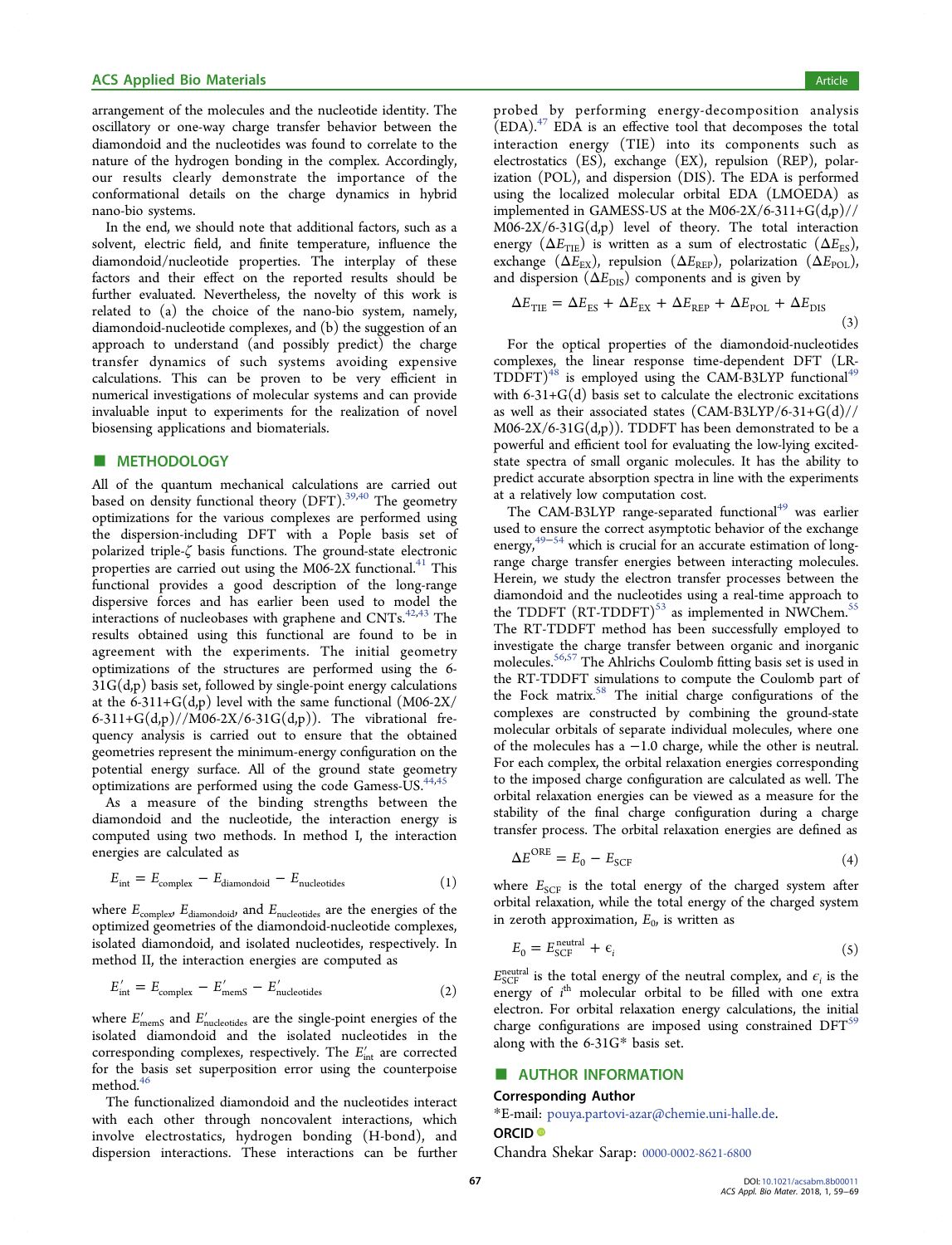<span id="page-9-0"></span>Pouya Partovi-Azar: [0000-0001-5568-1315](http://orcid.org/0000-0001-5568-1315)

#### **Notes**

The authors declare no competing financial interest.

### **■ ACKNOWLEDGMENTS**

C.S.S. and M.F. acknowledge financial support from the Junior Professoren Programm funded by the Ministry of Science, Research and the Arts Baden-Wü rttemberg (MWK). Funding from the SFB716 collaborative network "Dynamic simulation of systems with large particle numbers" of the Deutsche Forschungsgemeinschaft (DFG) and the CRC SimTech Cluster at the University of Stuttgart is also greatly acknowledged. This research was supported in part by the bwHPC initiative and the bwHPC-C5 project provided through associated compute services of the JUSTUS HPC facility at the University of Ulm. The bwHPC and bwHPC-C5 [\(http://](http://www.bwhpc-c5.de) [www.bwhpc-c5.de\)](http://www.bwhpc-c5.de) are funded by the Ministry of Science, Research and the Arts Baden-Wü rttemberg (MWK) and the German Research Foundation (DFG). Part of this work was also performed on the computational resource ForHLR Phase II funded by the Ministry of Science, Research and the Arts Baden-Wü rttemberg and DFG. P.P.-A. gratefully acknowledges Prof. D. Sebastianii for fruitful discussions.

#### ■ REFERENCES

(1) Willner, I.; Willner, B. Biomolecule-based Nanomaterials and Nanostructures. [Nano Lett.](http://pubs.acs.org/action/showLinks?system=10.1021%2Fnl102083j&coi=1%3ACAS%3A528%3ADC%252BC3cXhtFKksrjL&citationId=p_n_1_1) 2010, 10, 3805−3815.

(2) Nanostructures for Novel Therapy; Ficai, D., Grumezescu, A. M., Eds.; Elsevier: 2017.

(3) Zhu, Y.; Murali, S.; Cai, W.; Li, X.; Suk, J. W.; Potts, J. R.; Ruoff, R. S. Graphene and Graphene Oxide: Synthesis, Properties, and Applications. [Adv. Mater.](http://pubs.acs.org/action/showLinks?pmid=20706983&crossref=10.1002%2Fadma.201001068&coi=1%3ACAS%3A528%3ADC%252BC3cXhtFKksrfL&citationId=p_n_5_1) 2010, 22, 3906−3924.

(4) Inagaki, M.; Kang, F. Graphene Derivatives: Graphane, Fluorographene, Graphene Oxide, [Graphyne and Graphdiyne.](http://pubs.acs.org/action/showLinks?crossref=10.1039%2FC4TA01183J&coi=1%3ACAS%3A528%3ADC%252BC2cXhtFSqsL%252FM&citationId=p_n_8_1) J. [Mater. Chem. A](http://pubs.acs.org/action/showLinks?crossref=10.1039%2FC4TA01183J&coi=1%3ACAS%3A528%3ADC%252BC2cXhtFSqsL%252FM&citationId=p_n_8_1) 2014, 2, 13193-13206.

(5) Partovi-Azar, P.; Namiranian, A. Stone−Wales Defects can Cause a Metal−semiconductor Transition in Carbon Nanotubes Depending on their Orientation. *[J. Phys.: Condens. Matter](http://pubs.acs.org/action/showLinks?pmid=22156012&crossref=10.1088%2F0953-8984%2F24%2F3%2F035301&coi=1%3ACAS%3A528%3ADC%252BC38XisFOhtbk%253D&citationId=p_n_11_1)* 2012, 24, 035301.

(6) Partovi-Azar, P.; Jand, S. P.; Namiranian, A.; Rafii-Tabar, H. Electronic Features Induced by Stone−Wales Defects in Zigzag and Chiral Carbon Nanotubes. [Comput. Mater. Sci.](http://pubs.acs.org/action/showLinks?crossref=10.1016%2Fj.commatsci.2013.05.050&coi=1%3ACAS%3A528%3ADC%252BC3sXhsVClt7rE&citationId=p_n_12_1) 2013, 79, 82−86.

(7) Partovi-Azar, P.; Jand, S. P.; Kaghazchi, P. Electronic, Magnetic, and Transport Properties of Polyacrylonitrile-based Carbon Nanofibers of Various Widths: Density-Functional Theory Calculations. Phys. Rev. Appl. 2018, 9, 014012.

(8) Lu, Y.; Lerner, M. B.; Qi, Z. J.; Mitala, J. J., Jr.; Lim, J. H.; Discher, B. M.; Johnson, A. T. C. Graphene-Protein Bioelectronic Devices with Wavelength-Dependent Photoresponse. [Appl. Phys. Lett.](http://pubs.acs.org/action/showLinks?crossref=10.1063%2F1.3678024&coi=1%3ACAS%3A528%3ADC%252BC38XptVCqtA%253D%253D&citationId=p_n_16_1) 2012, 100, 033110.

(9) Luan, B.; Zhou, R. Nanopore-Based Sensors for Detecting Toxicity of a Carbon Nanotube to Proteins. *[J. Phys. Chem. Lett.](http://pubs.acs.org/action/showLinks?system=10.1021%2Fjz3007832&coi=1%3ACAS%3A528%3ADC%252BC38XhtFKmu7bM&citationId=p_n_17_1)* 2012, 3, 2337−2341.

(10) Liu, Y.; Dong, X.; Chen, P. Biological and Chemical Sensors Based on Graphene Materials. [Chem. Soc. Rev.](http://pubs.acs.org/action/showLinks?pmid=22143223&crossref=10.1039%2FC1CS15270J&coi=1%3ACAS%3A528%3ADC%252BC38XivFWlsLo%253D&citationId=p_n_20_1) 2012, 41, 2283−2307.

(11) Lu, Y.; Goldsmith, B. R.; Kybert, N. J.; Johnson, A. T. C. DNA-decorated Graphene Chemical Sensors. [Appl. Phys. Lett](http://pubs.acs.org/action/showLinks?crossref=10.1063%2F1.3483128&coi=1%3ACAS%3A528%3ADC%252BC3cXhtVOmt7bF&citationId=p_n_23_1). 2010, 97, 083107.

(12) Weizmann, Y.; Chenoweth, D. M.; Swager, T. M. DNA-CNT Nanowire Networks for DNA Detection. *[J. Am. Chem. Soc.](http://pubs.acs.org/action/showLinks?system=10.1021%2Fja109180d&coi=1%3ACAS%3A528%3ADC%252BC3MXitlamtrk%253D&citationId=p_n_24_1)* 2011, 133, 3238−3241.

(13) Jin, Z.; Sun, W.; Ke, Y.; Shih, C.-J.; Paulus, G. L. C.; Hua Wang, Q.; Mu, B.; Yin, P.; Strano, M. S. Metallized DNA Nanolithography for Encoding and Transferring Spatial Information for Graphene Patterning. [Nat. Commun.](http://pubs.acs.org/action/showLinks?crossref=10.1038%2Fncomms2690&citationId=p_n_27_1) 2013, 4, 1−9.

(14) Chandra Shekar, S.; Swathi, R. S. Stability of Nucleobases and Base Pairs Adsorbed on Graphyne and Graphdiyne. [J. Phys. Chem. C](http://pubs.acs.org/action/showLinks?system=10.1021%2Fjp412791v&coi=1%3ACAS%3A528%3ADC%252BC2cXhsVKkt74%253D&citationId=p_n_30_1) 2014, 118, 4516−4528.

(15) Balaban, A. T.; Schleyer, P. V. R. Systematic Classification and Nomenclature of Diamond Hydrocarbons-I. [Tetrahedron](http://pubs.acs.org/action/showLinks?crossref=10.1016%2F0040-4020%2878%2988437-3&coi=1%3ACAS%3A528%3ADyaE1MXktlyqur0%253D&citationId=p_n_33_1) 1978, 34, 3599−3609.

(16) Dahl, J. E.; Liu, S. G.; Carlson, R. M. K. Isolation and Structure of Higher Diamondoids, Nanometer-Sized Diamond Molecules. Science 2003, 299, 96−99.

(17) Schwertfeger, H.; Fokin, A.; Schreiner, P. Diamonds are a Chemist's Best Friend: Diamondoid Chemistry Beyond Adamantane. [Angew. Chem., Int. Ed.](http://pubs.acs.org/action/showLinks?pmid=18081112&crossref=10.1002%2Fanie.200701684&coi=1%3ACAS%3A528%3ADC%252BD1cXhvFWhur4%253D&citationId=p_n_39_1) 2008, 47, 1022−1036.

(18) Zhou, Y.; Brittain, A. D.; Kong, D.; Xiao, M.; Meng, Y.; Sun, L. Derivatization of Diamondoids for Functional Applications. *[J. Mater.](http://pubs.acs.org/action/showLinks?crossref=10.1039%2FC5TC01377A&coi=1%3ACAS%3A528%3ADC%252BC2MXhtVSqsbvL&citationId=p_n_42_1)* [Chem. C](http://pubs.acs.org/action/showLinks?crossref=10.1039%2FC5TC01377A&coi=1%3ACAS%3A528%3ADC%252BC2MXhtVSqsbvL&citationId=p_n_42_1) 2015, 3, 6947-6961.

(19) Demján, T.; Vörös, M.; Palummo, M.; Gali, A. Electronic and Optical Properties of Pure and Modified Diamondoids Studied by Many-body Perturbation Theory and Time-dependent Density Functional Theory. [J. Chem. Phys.](http://pubs.acs.org/action/showLinks?pmid=25134572&crossref=10.1063%2F1.4891930&citationId=p_n_45_1) 2014, 141, 064308.

(20) Rander, T.; Staiger, M.; Richter, R.; Zimmermann, T.; Landt, L.; Wolter, D.; Dahl, J. E.; Carlson, R. M. K.; Tkachenko, B. A.; Fokina, N. A.; Schreiner, P. R.; Möller, T.; Bostedt, C. Electronic Structure Tuning of Diamondoids through Functionalization. *[J. Chem. Phys.](http://pubs.acs.org/action/showLinks?pmid=23320686&crossref=10.1063%2F1.4774268&coi=1%3ACAS%3A528%3ADC%252BC3sXmvFSgsg%253D%253D&citationId=p_n_46_1)* 2013, 138, 024310.

(21) Fokin, A. A.; Schreiner, P. R. Band Gap Tuning in Nanodiamonds: First Principle Computational Studies. [Mol. Phys.](http://pubs.acs.org/action/showLinks?crossref=10.1080%2F00268970802649625&coi=1%3ACAS%3A528%3ADC%252BD1MXotlWltbY%253D&citationId=p_n_47_1) 2009, 107, 823−830.

(22) Adhikari, B.; Fyta, M. Towards Double-functionalized Small Diamondoids: Selective Electronic Band-gap Tuning. [Nanotechnology](http://pubs.acs.org/action/showLinks?pmid=25549002&crossref=10.1088%2F0957-4484%2F26%2F3%2F035701&coi=1%3ACAS%3A528%3ADC%252BC2MXjsVOls7Y%253D&citationId=p_n_50_1) 2015, 26, 035701.

(23) Yang, W. L.; Fabbri, J. D.; Willey, T. M.; Lee, J. R. I.; Dahl, J. E.; Carlson, R. M. K.; Schreiner, P. R.; Fokin, A. A.; Tkachenko, B. A.; Fokina, N. A.; Meevasana, W.; Mannella, N.; Tanaka, K.; Zhou, X. J.; van Buuren, T.; Kelly, M. A.; Hussain, Z.; Melosh, N. A.; Shen, Z.-X. Monochromatic Electron Photoemission from Diamondoid Monolayers. [Science](http://pubs.acs.org/action/showLinks?pmid=17556579&crossref=10.1126%2Fscience.1141811&coi=1%3ACAS%3A528%3ADC%252BD2sXmtFSjsbo%253D&citationId=p_n_51_1) 2007, 316, 1460−1462.

(24) Wang, Y.; Kioupakis, E.; Lu, X.; Wegner, D.; Yamachika, R.; Dahl, J. E.; Carlson, R. M. K.; Louie, S. G.; Crommie, M. F. Spatially Resolved Electronic and Vibronic Properties of Single Diamondoid Molecules. [Nat. Mater.](http://pubs.acs.org/action/showLinks?pmid=18037893&crossref=10.1038%2Fnmat2066&coi=1%3ACAS%3A528%3ADC%252BD1cXhtlehsA%253D%253D&citationId=p_n_54_1) 2008, 7, 38−42.

(25) Zhang, G. Diamondoid Molecules: With Applications in Biomedicine, Materials Science, Nanotechnology and Petroleum Science. Phys. Today 2013, 66, 59−60.

(26) Clay, W. A.; Dahl, J. E. P.; Carlson, R. M. K.; Melosh, N. A.; Shen, Z.-X. Physical Properties of Materials Derived from Diamondoid Molecules. [Rep. Prog. Phys](http://pubs.acs.org/action/showLinks?pmid=25551840&crossref=10.1088%2F0034-4885%2F78%2F1%2F016501&coi=1%3ACAS%3A528%3ADC%252BC2MXjvFKqsbk%253D&citationId=p_n_60_1). 2015, 78, 016501.

(27) Lamoureux, G.; Artavia, G. Use of the Adamantane Structure in Medicinal Chemistry. [Curr. Med. Chem.](http://pubs.acs.org/action/showLinks?pmid=20858176&crossref=10.2174%2F092986710792065027&coi=1%3ACAS%3A528%3ADC%252BC3cXhtFaisr3I&citationId=p_n_61_1) 2010, 17, 2967−2978.

(28) Geldenhuys, W. J.; Malan, S. F.; Bloomquist, J. R.; Marchand, A. P.; Van der Schyf, C. J. Pharmacology and Structure-activity Relationships of Bioactive Polycyclic Cage Compounds: A Focus on Pentacycloundecane Derivatives. [Med. Res. Rev](http://pubs.acs.org/action/showLinks?pmid=15389731&crossref=10.1002%2Fmed.20013&coi=1%3ACAS%3A528%3ADC%252BD2MXjslGluw%253D%253D&citationId=p_n_64_1). 2005, 25, 21−48.

(29) Sivaraman, G.; Amorim, R. G.; Scheicher, R. H.; Fyta, M. Benchmark Investigation of Diamondoid-functionalized Electrodes for Nanopore DNA Sequencing. [Nanotechnology](http://pubs.acs.org/action/showLinks?pmid=27607107&crossref=10.1088%2F0957-4484%2F27%2F41%2F414002&coi=1%3ACAS%3A528%3ADC%252BC28XhvFClsrbN&citationId=p_n_67_1) 2016, 27, 414002−7.

(30) Sivaraman, G.; Amorim, R. G.; Scheicher, R. H.; Fyta, M. Diamondoid-functionalized Gold Nanogaps as Sensors for Natural, Mutated, and Epigenetically Modified DNA Nucleotides. [Nanoscale](http://pubs.acs.org/action/showLinks?pmid=27121677&crossref=10.1039%2FC6NR00500D&coi=1%3ACAS%3A528%3ADC%252BC28XmvFeisL0%253D&citationId=p_n_70_1) 2016, 8, 10105−10112.

(31) Robinson, D. M.; Keating, G. M. Memantine: A Review of Its Use in Alzheimer's Disease. [Drugs](http://pubs.acs.org/action/showLinks?pmid=16906789&crossref=10.2165%2F00003495-200666110-00015&coi=1%3ACAS%3A528%3ADC%252BD28XhtVeqtL7N&citationId=p_n_73_1) 2006, 66, 1515−1534.

(32) Branton, D.; Deamer, D. W.; Marziali, A.; Bayley, H.; Benner, S. A.; Butler, T.; Di Ventra, M.; Garaj, S.; Hibbs, A.; Huang, X.; Jovanovich, S. B.; Krstic, P. S.; Lindsay, S.; Ling, X. S.; Mastrangelo, C. H.; Meller, A.; Oliver, J. S.; Pershin, Y. V.; Ramsey, J. M.; Riehn, R.; Soni, G. V.; Tabard-Cossa, V.; Wiggin, M.; Schloss, J. A.; Wanunu, M. The Potential and Challenges of Nanopore Sequencing. [Nat.](http://pubs.acs.org/action/showLinks?pmid=18846088&crossref=10.1038%2Fnbt.1495&coi=1%3ACAS%3A528%3ADC%252BD1cXht1aisrzE&citationId=p_n_76_1) [Biotechnol.](http://pubs.acs.org/action/showLinks?pmid=18846088&crossref=10.1038%2Fnbt.1495&coi=1%3ACAS%3A528%3ADC%252BD1cXht1aisrzE&citationId=p_n_76_1) 2008, 26, 1146-1153.